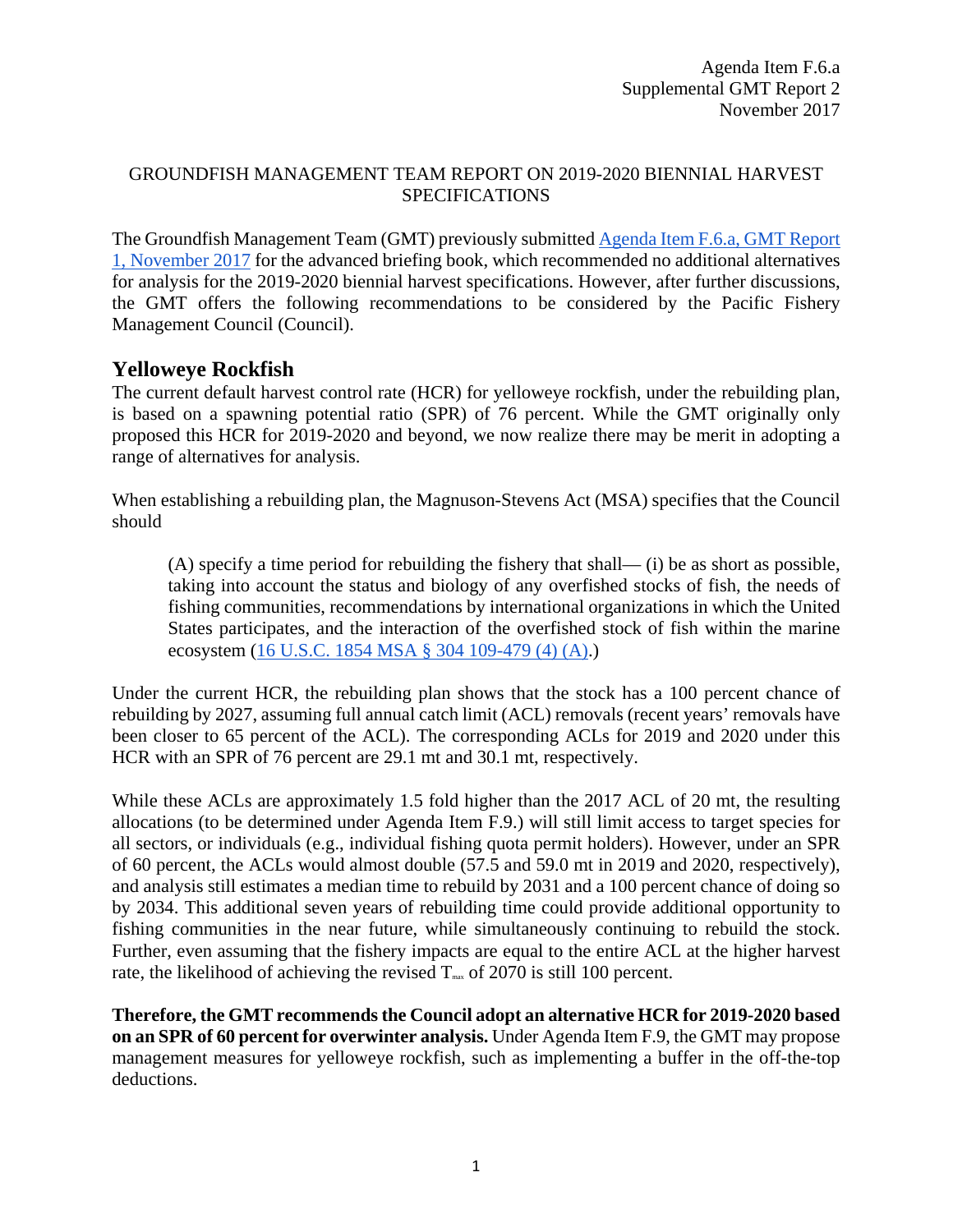**Based on new guidance from NMFS and the benefit of waiting until the impact analysis is**  complete, the GMT recommends adopting the current  $T_{\text{target}}$  of 2074 as the PPA. After examining the range of alternatives above over the winter and understanding the needs of fishing communities, the GMT will provide additional thoughts in April.

### **Pacific Ocean Perch**

The 2017 Pacific ocean perch (POP) stock assessment was coastwide; therefore the SSC recommends coastwide OFLs for 2019-2020 [\(Agenda Item F.6.a, Supplemental SSC Report 1,](https://www.pcouncil.org/wp-content/uploads/2017/11/F6a_Sup_SSC_Rpt1_NOV2017BB.pdf)  [November 2017\).](https://www.pcouncil.org/wp-content/uploads/2017/11/F6a_Sup_SSC_Rpt1_NOV2017BB.pdf) Currently, POP is managed with stock specific harvest specifications north of  $40^{\circ}$  10' N. lat., and within the southern slope complex south of  $40^{\circ}$  10' N. lat. with a 0 mt OFL contribution (as a result of not being previously assessed, as POP are uncommon south of Cape Mendocino).

If the ACL is also coastwide, there would be reallocation of POP and southern slope rockfish quota shares. Such reallocation under the existing formula could result in socioeconomic impacts. In CFR 660.140 (c)(3)(vii), the formula for reallocating individual fishing quota (IFQ) quota share (QS) when two areas are combined are described:

(2) Area recombination. When two areas are combined for an IFQ species, the QS or individual bycatch quota (IBQ) held by individuals in each area will be adjusted proportionally such that:

(i) The total QS or IBQ for the area sums to 100 percent, and

(ii) A person holding QS or IBQ in the newly created area will receive the same amount of total QP or IBQ pounds as they would if the areas had not been combined.

While the GMT understands the rationale for the SSC's recommendation (i.e., coastwide OFLs), the GMT is concerned about the unintended impacts that could occur by using the existing regulation reallocation formula. **The GMT recommends keeping the POP ACL divided at 40° 10' N. lat. as there are no biological concerns, potential economic impacts, and a significant workload associated with looking at the reallocation.** This would be similar to as what is done with sablefish (i.e., coastwide OFL and split ACLs).

# **Stock Complexes**

The action under Agenda Item F.6 is to adopt the harvest specification values for each stock. In our previous report [\(Agenda Item F.6., GMT Report 1, November 2017\)](http://www.pcouncil.org/wp-content/uploads/2017/10/F6a_GMT_Rpt1_NOV2017BB.pdf), we had recommend that the Council consider alternative stock complex harvest specifications (e.g., the proposal to removal Oregon blue/deacon from the nearshore rockfish north of 40° 10' N. lat complex and pair it with Oregon black rockfish). Based on further discussion, the Council can adopt the stock complex alternatives under Agenda Item F.9. that rely upon the values adopted under Agenda Item F.6. **The GMT recommends the Council adopt the ABCs and ACLs listed in [Agenda Item F.6.a,](https://www.pcouncil.org/wp-content/uploads/2017/11/F6_Sup_REVISED_Att1_2019-20HarvestSpex_NOV2017BB.pdf) [Supplemental REVISED Attachment 1, November 2017.](https://www.pcouncil.org/wp-content/uploads/2017/11/F6_Sup_REVISED_Att1_2019-20HarvestSpex_NOV2017BB.pdf)**

## **Lingcod S of 40° 10' N. lat. P\***

**The GMT recommends that the Council select a P\* of 0.45 for lingcod south of 40° 10' N. lat. as PPA.** Based on recent attainments and ability to manage fisheries inseason, the GMT does not believe there is any additional management uncertainty or risk of overfishing to account for.